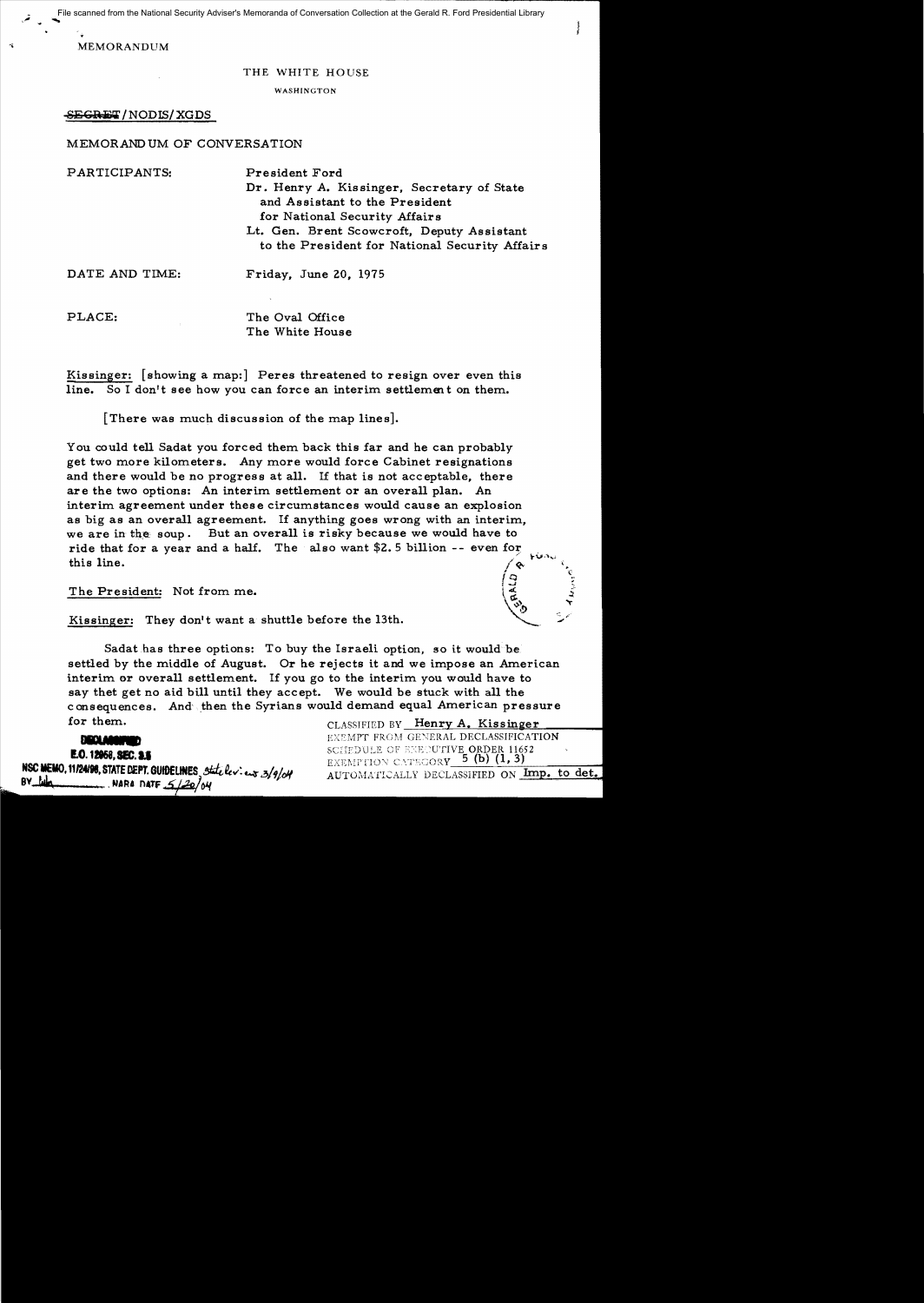## **GRET/NODIS/XGDS**

े प

. I will gef all. the implications of our interim and overall solutions written up over the weekend. Rabin agree [almost] to put forward the cosmetic prop6sal on Golan as a unilateral one. If we could get that with a painless interim solution, you could then get through our elections and go for a settlement after the election. The Golan gesture could be about November. Then next year we could put out an overall proposal in general terms -- it wouldn't be enough, but it would get us by. That is my ideal scenario. The problem with the overall is what do you do next March. It would be popular right now with everyone but the Jews.

The President: But if we put forward an interim and it is turned down, we could then say we did our best.

Kissinger: Let's think these over over the weekened. I don't see any sense in putting forward an overall one unless you put on aid restrictions until they accept. Restrict them to previous levels -- \$700 million. Next year is not a good one for you to be in a brawl with the Jews. What Sadat has to understand is what is doable on any of the three options.

With Khaddam, don't put forward the overall idea so forcefully. Say we want progress; we don't want to split the Arabs. On Golan, I would say we won't agree to Israel keeping all the Golan. I have usually said that the Goland should be worked out in a settlement, and I assume Syria, wouldn't agree to anything unacceptable. "There probably. as a practical matter, will have to be a demilitarization arrangement.



 $\texttt{CREF}/\text{NODIS}/\text{XGDS}$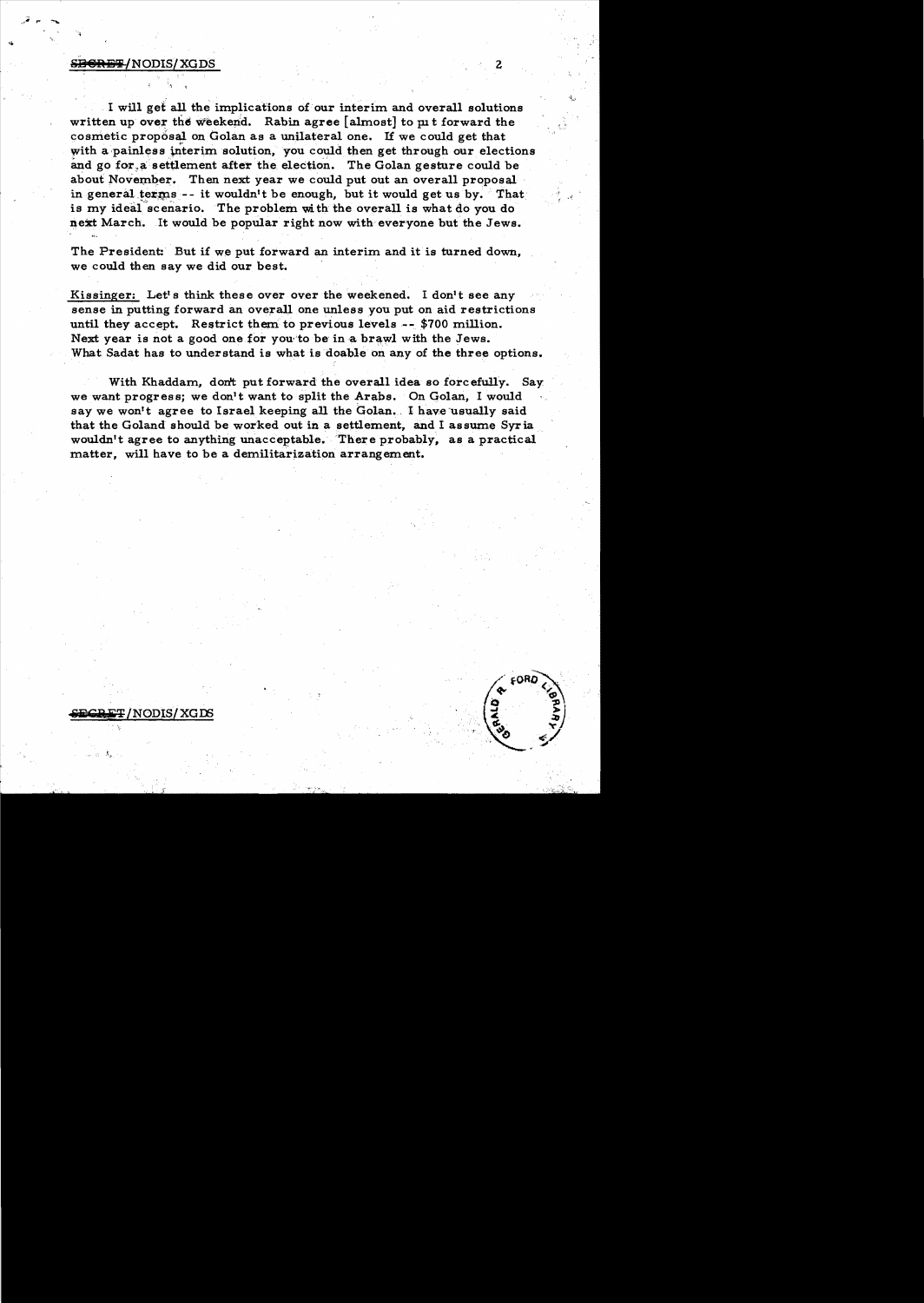$\left(\begin{array}{ccc} 1 & 30 & 1110 \\ 5 & 15 & 5110 \end{array}\right)$ V P/R 20 June 25 K. Peres Anistral to congress our of ever This lime de début ve hour jou compare une interni settlementa Chan-(Monch dasarpen en moy limo) Jan could Cell Salat you fried town book this. points) far + carr pet 7 avoir hours. Any more would force calmit elsigt mo prog stable If that not acceptable there are a getina; the annimin settlement & crisal plan, Silevin enalistrése exame avoir lause explosion as ling as weight. If anything goes using when britain, and are in a sorry, But an orderal is using incorre we would have to inclu that for a year for half. They to do nont ?5 lil - en fr this line.<br>Ut frem me PUt frem me K They don't want thattle byse 13 th, But that is so dadn't has 3 sphins: buy a I sphin, middled any rettled. On he rejects + are impose an US antour or overall. If you go within you unit have to say march hill till quy a caret. We would the struct demand equal US persuae for them. Invillaget alla implexation fair interiment ornall potritions unitten my arc consectande Katin ægreed (cellent) to put promote communic parogeral en Golm ou a unitatival ene **CONTROLLED STATE E.O. 12058, SEC. 3.5**<br>NSC MEMO, 11/24/98, STATE DEPT. GUIDELINES, *the levier 3/4/04*<br>NARA DATE  $\frac{2}{2}$